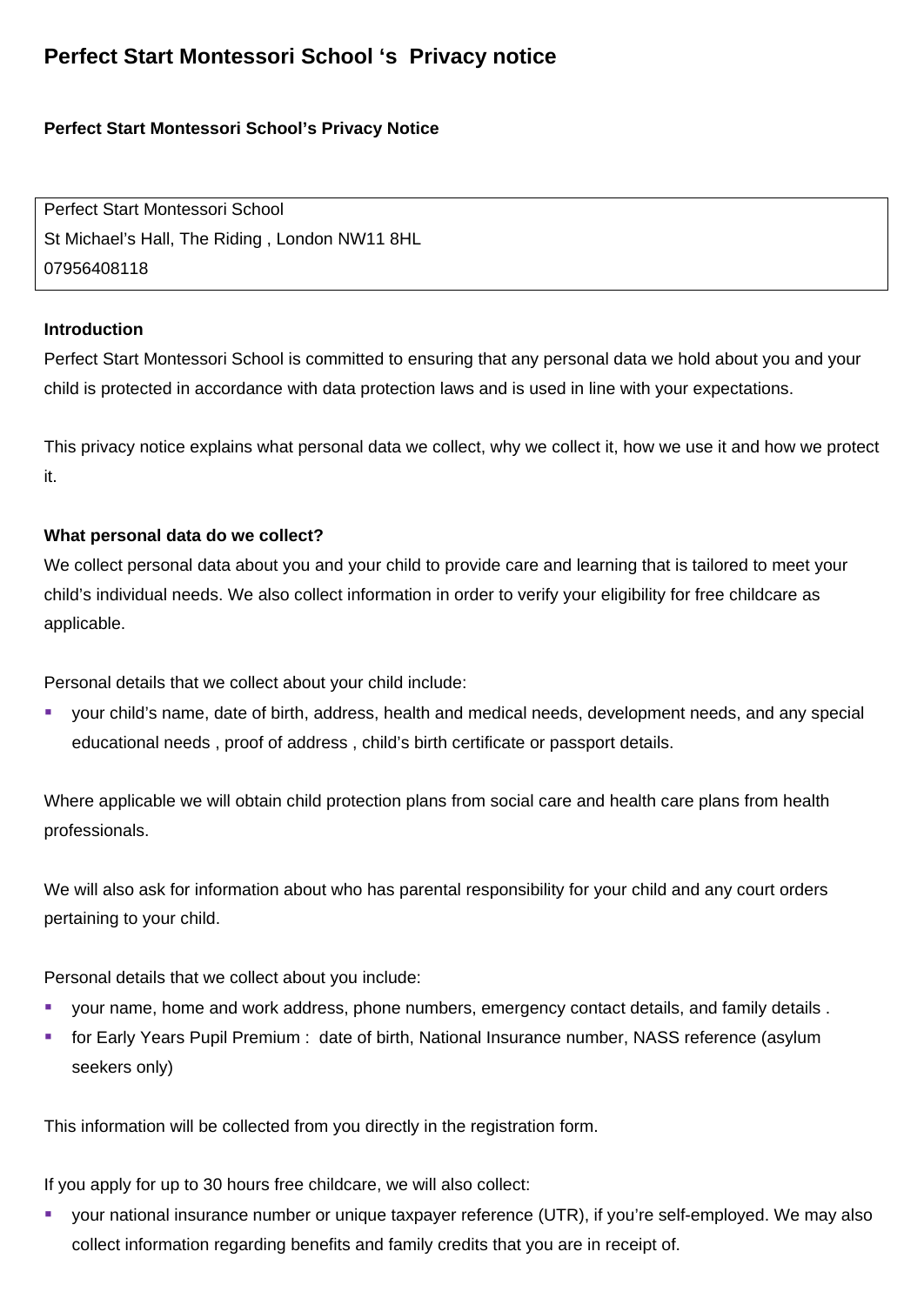# **Why we collect this information and the legal basis for handling your data**

We use personal data about you and your child in order to provide childcare services and fulfil the contractual arrangement you have entered into. This includes using your data to:

- contact you in case of an emergency
- to support your child's wellbeing and development
- to manage any special educational, health or medical needs of your child whilst at our setting
- to carry out regular assessment of your child's progress and to identify any areas of concern
- to maintain contact with you about your child's progress and respond to any questions you may have
- to process your claim for up to 30 hours free childcare and funding (only where applicable)
- to keep you updated with information about our service
- apply for Early Years Pupil Premium (only where applicable)

With your consent, we will also record your child's activities for their individual learning record. This may include photographs and videos. You will have the opportunity to withdraw your consent at any time, for images taken by confirming so in writing.

We have a legal obligation to process safeguarding related data about your child should we have concerns about their welfare. We also have a legal obligation to transfer records and certain information about your child to the school that your child will be attending (see *Transfer of Records* policy).

## **Who we share your data with**

In order for us to deliver childcare services we will also share your data as required with the following categories of recipients:

- Ofsted during an inspection or following a complaint about our service
- banking services to process chip and pin and/or direct debit payments (as applicable)
- the Local Authority (where you claim up to 30 or 15 hours free childcare and funding as applicable)
- the Local Authority(where Early Years Premium funding as applicable)
- $\blacksquare$  the government's eligibility checker (as above)
- **•** our insurance underwriter (if applicable)
- **our setting software management provider (if applicable)**
- $\blacksquare$  the school that your child will be attending

we will also share your data if:

- we are legally required to do so, for example, by law, by a court or the Charity Commission;
- to enforce or apply the terms and conditions of your contract with us;
- to protect your child and other children; for example by sharing information with social care or the police;
- **i** it is necessary to protect our or others rights, property or safety
- we transfer the management of the setting, in which case we may disclose your personal data to the prospective buyer so they may continue the service in the same way.